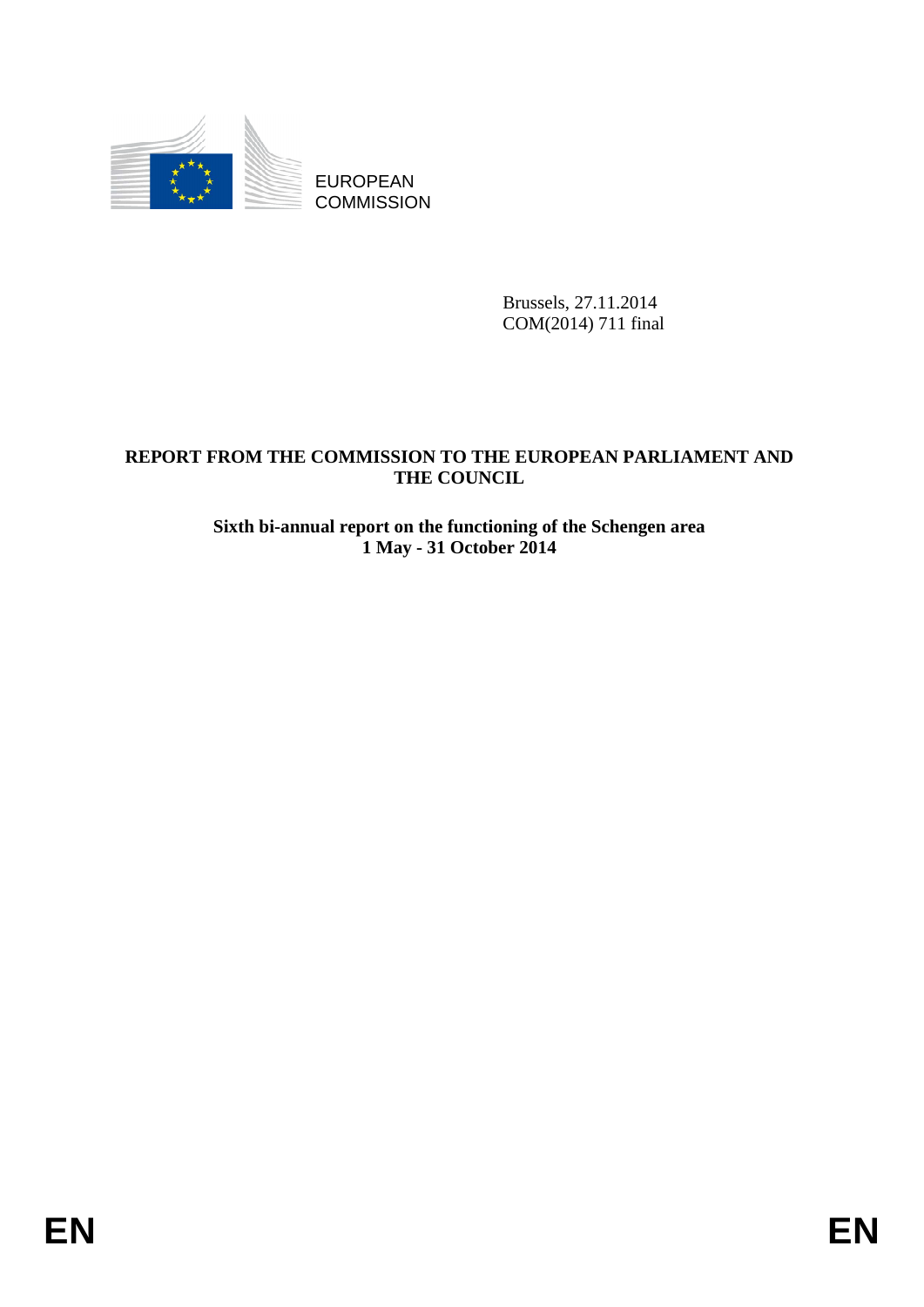### **1. INTRODUCTION**

As announced by the Commission on 16 September 2011 in its Communication on strengthening Schengen governance<sup>1</sup> and supported by the Council on 8 March 2012, the Commission submits bi-annual reports to the European Parliament and to the Council on the functioning of the Schengen area. This sixth report covers the period 1 May - 31 October 2014.

### **2. SITUATIONAL PICTURE**

## **2.1. Situation at the Schengen external borders**

The reporting period has been characterised by two main developments. Firstly, continuing migration across the Mediterranean to Europe, which reached its peak during the summer months and continued to claim lives. Secondly, by significant movement within the Schengen area of persons arriving in Italy and seeking to go to other Member States.

The overall number of detections of irregular border crossings has increased significantly over the reporting period (May-October 2014). This increase can be attributed to an unprecedented number of detections reported by Italy (nearly six times more detections by Italy in May-July 2014 compared to the same period the year before<sup>2</sup>). In total<sup>3</sup>, there were 81 270 detections during the first three months of the reporting period (May-July 2014, i.e. the months for which the data were available at the time of writing). This is over 2.5 times more than during the same months in 2013, when this figure was 31 406 and even higher than during the same period in 2011.

Italy reported by far the highest number of apprehensions in May-July 2014, followed by Greece. Main nationalities of the persons detected during those three months were Syrians and Eritreans.

The Central Mediterranean was the main route used during May-July 2014, recording nearly a five-fold increase (to over  $48\,000$  detections) compared to the same period in  $2013^4$ . The Eastern Mediterranean route was the second most frequently used and the number of detections on this route has more than doubled compared to the same period in 2013 due to increase of detections at the Greek borders, while the number of detections at the Bulgarian borders remained stable. The Apulia and Calabria route was the third most frequently used

 $\frac{1}{1}$ COM (2011) 561 final

<sup>2</sup> Note that the operation Mare Nostrum by the Italian Navy started in October 2013.

<sup>3</sup> Unless otherwise indicated, the data in Section 2 are taken from Frontex Risk Analysis Network information exchange system, and covers the Schengen area as well as Schengen candidate countries. The data cover only the third country nationals detected at external borders (except temporary external borders) when entering or attempting to enter illegally between the border crossing points. Figures for Croatia are included from the day of accession to the EU.

<sup>4</sup> Note that although the figures for this route generally exclude Apulia and Calabria, some of the migrants detected by Mare Nostrum have been transferred (due to logistical problems in Sicily) to centres in Apulia and Calabria and consequently have been included in the figures corresponding to that region.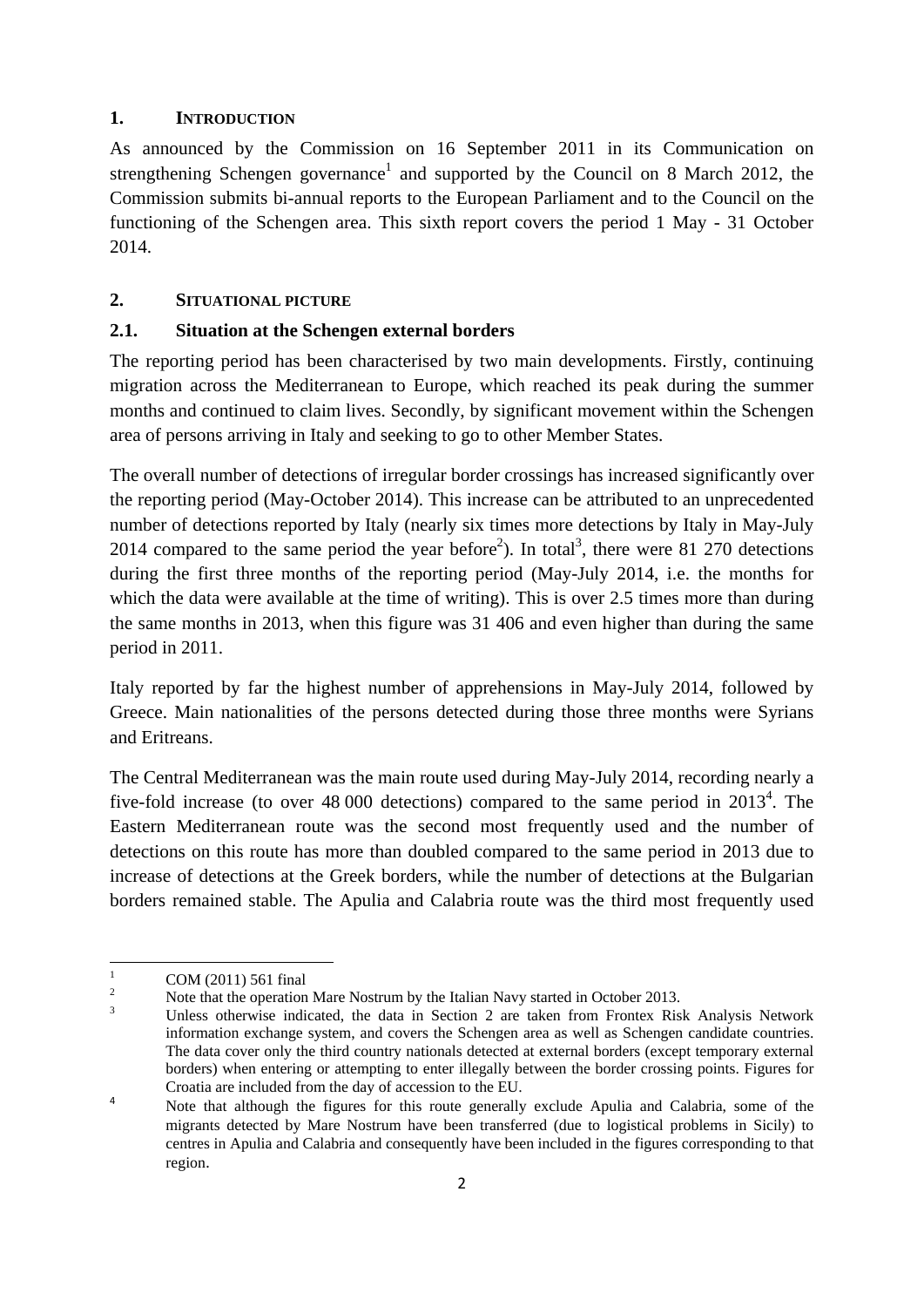route with an almost nine-fold increase<sup>5</sup> up to over 13 000 detections. Finally, flows at the Western Balkans route decreased almost three-fold to around 3 300 detections due to a sharp drop of detections at the Hungarian borders.

Ahead of the Justice and Home Affairs Council (5 June 2014), the Commission published a Staff Working Document "Implementation of the Communication on the Work of the Task Force Mediterranean<sup>"6</sup> in which it presented an overview of the concrete steps taken so far to address migratory and asylum flows and prevent migrant deaths in the Mediterranean.

The Commission continued to monitor the situation in Bulgaria and Italy with regard to the improvement of their respective asylum systems and will also keep monitoring, in cooperation with the concerned Member States, the possible need of using the early warning, preparedness and crisis management mechanism on the basis of Article 33 of the Dublin III Regulation<sup>7</sup>. In addition Greece is implementing the National Action Plan for Asylum an Migration, which expires in December 2014<sup>8</sup>. It should be noted that these Member States have made considerable efforts to stabilise and improve the situation, but further progress is still needed.

Since the outbreak of the crisis in Ukraine, there have not been significant changes in the number of detections of irregular border crossings on this external land border, which remained low. Nevertheless, the number of requests for asylum has been steadily increasing, and the number of asylum requests from Ukrainian nationals in the EU Member States and Schengen associated countries during May-July 2014 exceeded 2 500 (over twelve times more then during the same period in 2013). A certain increase has also been observed in the cases of irregular stays of Ukrainian citizens.

Despite relatively low influx of asylum seekers and detections of irregular border crossings by Ukrainian nationals, Member States and the EU agencies are invited to pay adequate attention to the events and notably their implications for the safety of the EU and the Schengen area.

As far as the foreign fighters returning from Syria to the EU are concerned, the Commission recognizes that the phenomenon represents a challenge for the Member States, particularly as regards their detection at the external borders. The Commission is confident that the existing legal framework is well tailored to respond to this threat, both as regards checks that are to be carried out on persons and on travel documents, and should be fully exploited. The Commission is hence working with Member States to develop a common approach on making the best use of the possibilities under Union law.

 $\frac{1}{5}$  Note however that this significant increase is mainly due to the transfer of migrants in June and July  $2014$  as explained in footnote 4.

 $\frac{6}{7}$  SWD(2014) 173 final.

<sup>7</sup> Regulation (EU) No 604/2013 of the European Parliament and of the Council of 26 June 2013 establishing the criteria and mechanisms for determining the Member State responsible for examining an application for international protection lodged in one of the Member States by a third-country national or a stateless person. The aim of the mechanism is to support Member States to cope with the situations of particular pressure on or deficiencies in their respective asylum systems, to show solidarity, and to help the situation of asylum seekers applying for international protection in those Member States.

In October, the Commission adopted a Staff Working Document assessing the state of implementation of the Plan (SWD(2014) 316 final).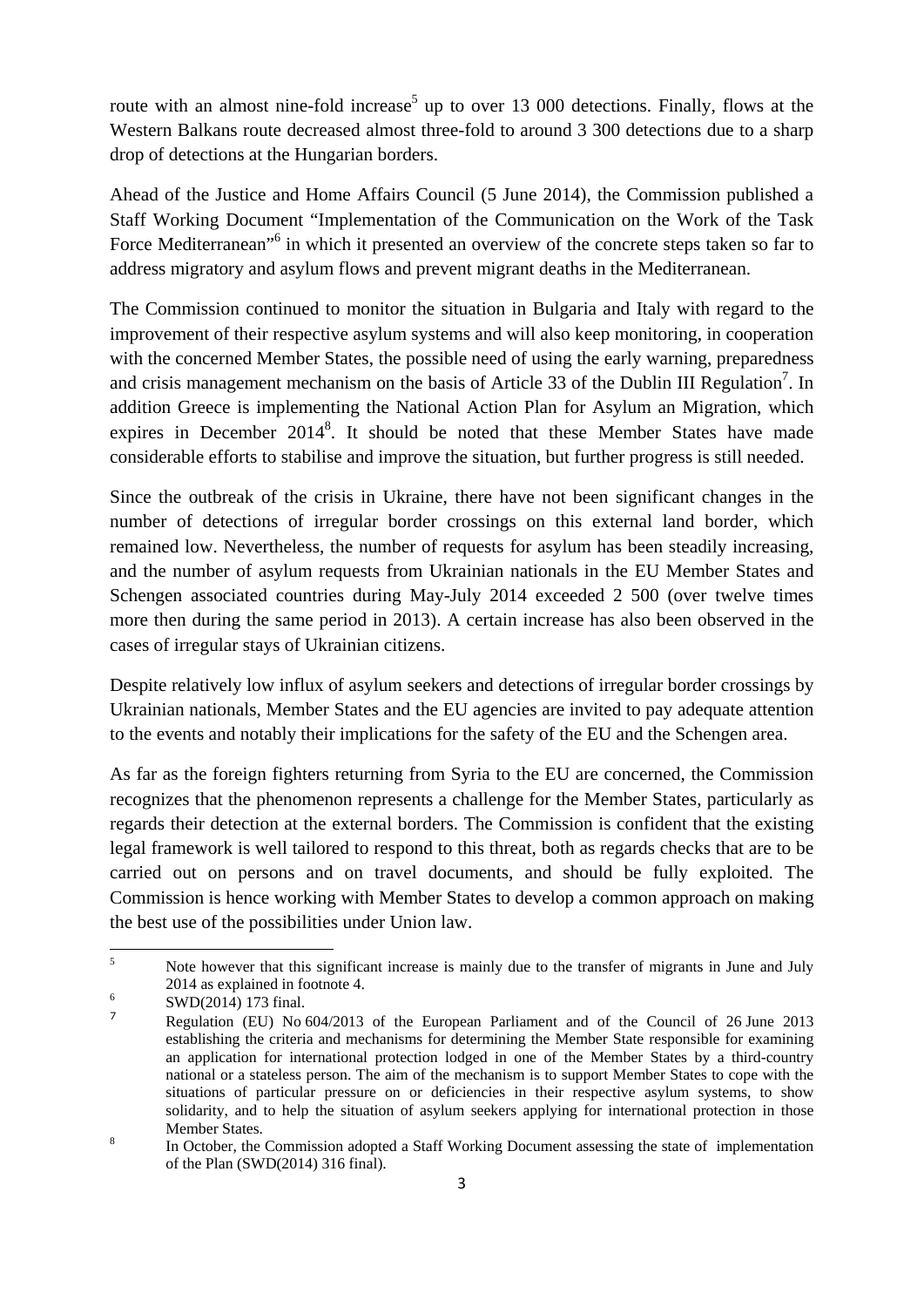### **2.2. Situation within the Schengen area**

In May-July 2014 the level of detections of irregular stay increased by 35% compared to the same period of 2013 (up to 108 712 detections). Sweden, followed by Germany, France and Spain had the highest number of detections during this period.

As mentioned in the fifth bi-annual report, this year Frontex Risk Analysis Network started collecting data on the secondary movements. It should be noted that a number of countries (Bulgaria, Cyprus, Denmark, Finland, Greece, Iceland, Malta, Portugal as well as non-Schengen Member State Ireland) have not yet submitted their data (situation as of October 2014). Moreover many Member States sent incomplete data making it impossible to trace migration routes, which is the essential aim of the exercise. It is of utmost importance that all the Member States fully participate in this data collection, otherwise the analysis can be only partial.

Operation "Mos Maiorum", the most recent information gathering exercise on migration flows within the EU/Schengen area, was carried out from 13 to 26 October 2014. It was held in the framework of the Italian Presidency of the Council of the European Union (like seven earlier such operations under the recent Presidencies) and was aimed at weakening the capacity of organised crime groups to facilitate irregular migration to the EU and focussed on illegal border crossings. It collected information regarding the main routes followed by irregular migrants and modus operandi of criminal networks used for people smuggling into the EU as well as on secondary movements. Results of the operation will be presented in the next bi-annual report.

## **3. APPLICATION OF THE SCHENGEN ACQUIS**

### **3.1. Cases of temporarily reintroduced control at internal borders**

Article 23 of the Schengen Borders Code<sup>9</sup> provides that, exceptionally, where there is a serious threat to public policy or internal security, a Member State may reintroduce border control at its internal borders for a duration that shall not exceed what is strictly necessary to respond to the serious threat.. During the period 1 May -31 October 2014, there were three cases when Member States temporarily reintroduced control at their internal borders: Belgium on 1-6 June (due to the G7 Summit), Norway on 24-31 July 2014 (due to a terrorist threat) and Estonia on 31 August – 3 September (due to the visit of the US President). At the time of writing, only results of the temporary reintroduction in Norway are known: over 165 000 persons were checked, out of which 17 were refused entry, 5 persons arrested and 12 persons applied for asylum. The assessment provided by Norwegian authorities is that the action as necessary and proportional to the identified threat and had an important preventive effect contributing to secure the Norwegian society and interests. The results of these measures in the other two countries, once available, will be summarised in the next bi-annual report.

<sup>-&</sup>lt;br>9 Regulation (EC) No 562/2006 of the European Parliament and of the Council establishing a Community Code on the rules governing the movement of persons across borders (Schengen Borders Code), as amended by Regulation (EU) No 610/2013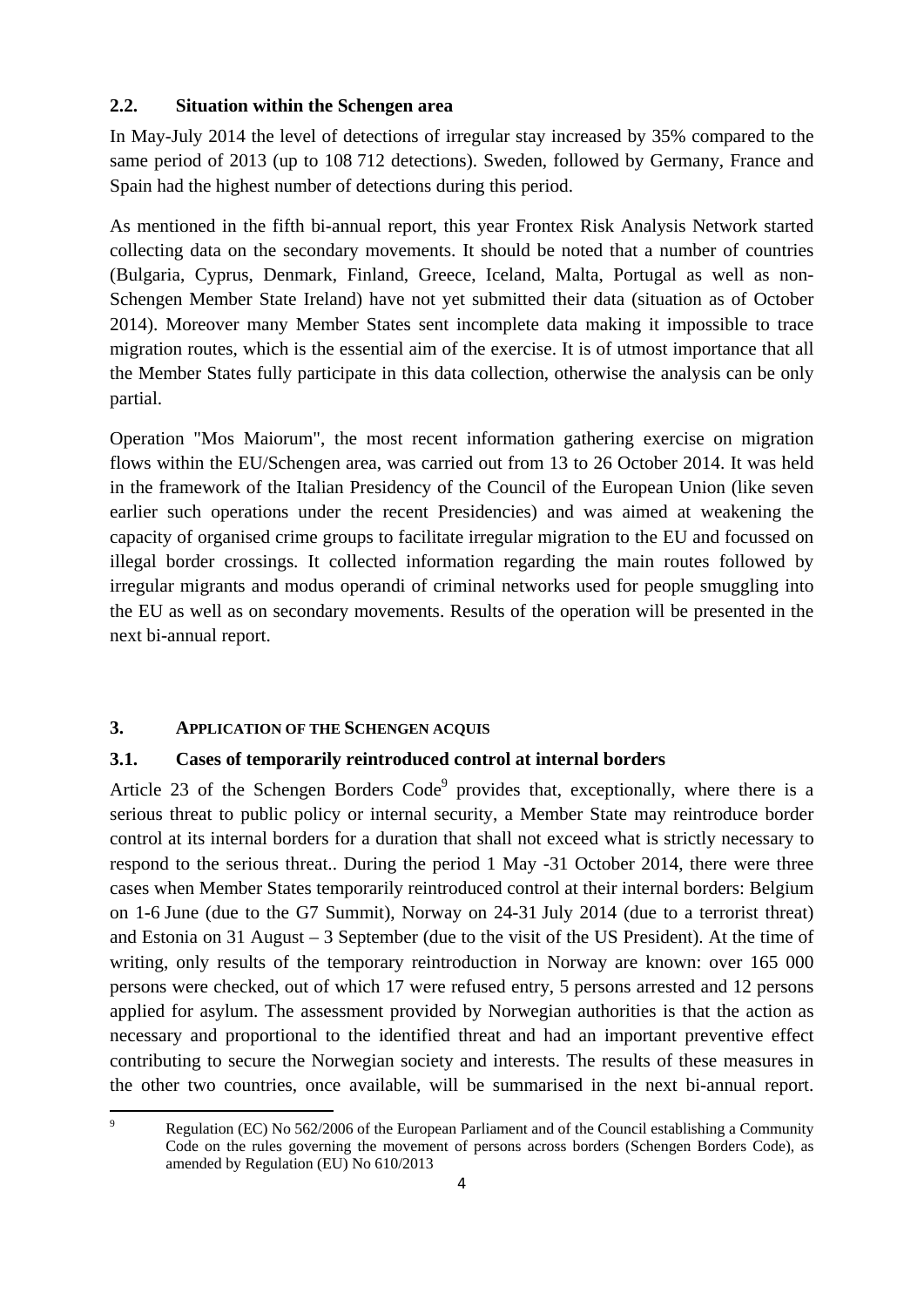Member States are reminded that, according to the Art. 29 of the Schengen Borders Code, the report on the results of temporary reintroduction of border control should outline, in particular, the initial assessment and the respect of the criteria referred to in Articles 23a, 25 and 26a of the Code, the operation of the checks, the practical cooperation with neighbouring Member States, the resulting impact on the free movement of persons, the effectiveness of the reintroduction of border control at internal borders, including an ex-post assessment of the proportionality of the reintroduction of border control.

In the meantime, the Dutch authorities published the report on the reintroduction of border control at its internal borders on 14-28 March 2014 (in relation to the Nuclear Security Summit in the Hague). Over 44 000 people have been checked, 188 persons were refused entry for various reasons, 115 persons were arrested and 39 persons applied for asylum. According to the Dutch authorities, the temporary reintroduction of internal border controls helped to provide the internal security and had an important preventive effect during the Summit that passed without any significant incident.

## **3.2. Maintaining the absence of internal border control**

Two areas of the Schengen acquis where violations are often alleged are (1) whether the carrying out of police checks close to the internal border have an effect equivalent to border checks (article  $21(a)$  of the Schengen Borders Code) and (2) the obligation to remove obstacles to fluid traffic flow, such as speed limitations, at road crossing-points at internal borders (article 22 of the Schengen Borders Code). In the period 1 May -31 October 2014, the Commission continued its investigation into four cases on possible violations of provisions on the abolition of internal border control, in particular the removal of obstacles to fluid traffic flow (regarding Austria, Belgium, Italy and Slovenia). One investigation (on Germany) was completed, and a letter of formal notice was sent to Germany in October 2014 on alleged noncompliance of German Federal Police Law with Art. 20 and 21(a) of the Schengen Borders Code. Finally, the Commission closed an infringement procedure in relation to the Czech legislation that was obliging carriers to carry out systematic checks on persons crossing the internal borders<sup>10</sup> as the Czech Republic modified its legislation to make it compatible with EU law.

## **3.3. Development of European Border Surveillance System (Eurosur)**

In the course of the reporting period the necessary preparations were carried out for extending the European Border Surveillance System from the initial 19 to all 30 Schengen countries by 1 December 2014. During 2014, the National Coordination Centres of the remaining 11 countries have been established and all Schengen countries made progress in further developing their National Situational Pictures. Frontex was scheduled to connect the remaining 11 centres to the Eurosur communication network by the end of November 2014 and intensified its cooperation with the European Maritime Safety Agency and the EU Satellite Centre in providing services and information at the EU level, such as ship reporting systems and satellite imagery. The Commission, Frontex and the Member States continued

 $\overline{a}$ 

<sup>&</sup>lt;sup>10</sup> See the fifth bi-annual report for details.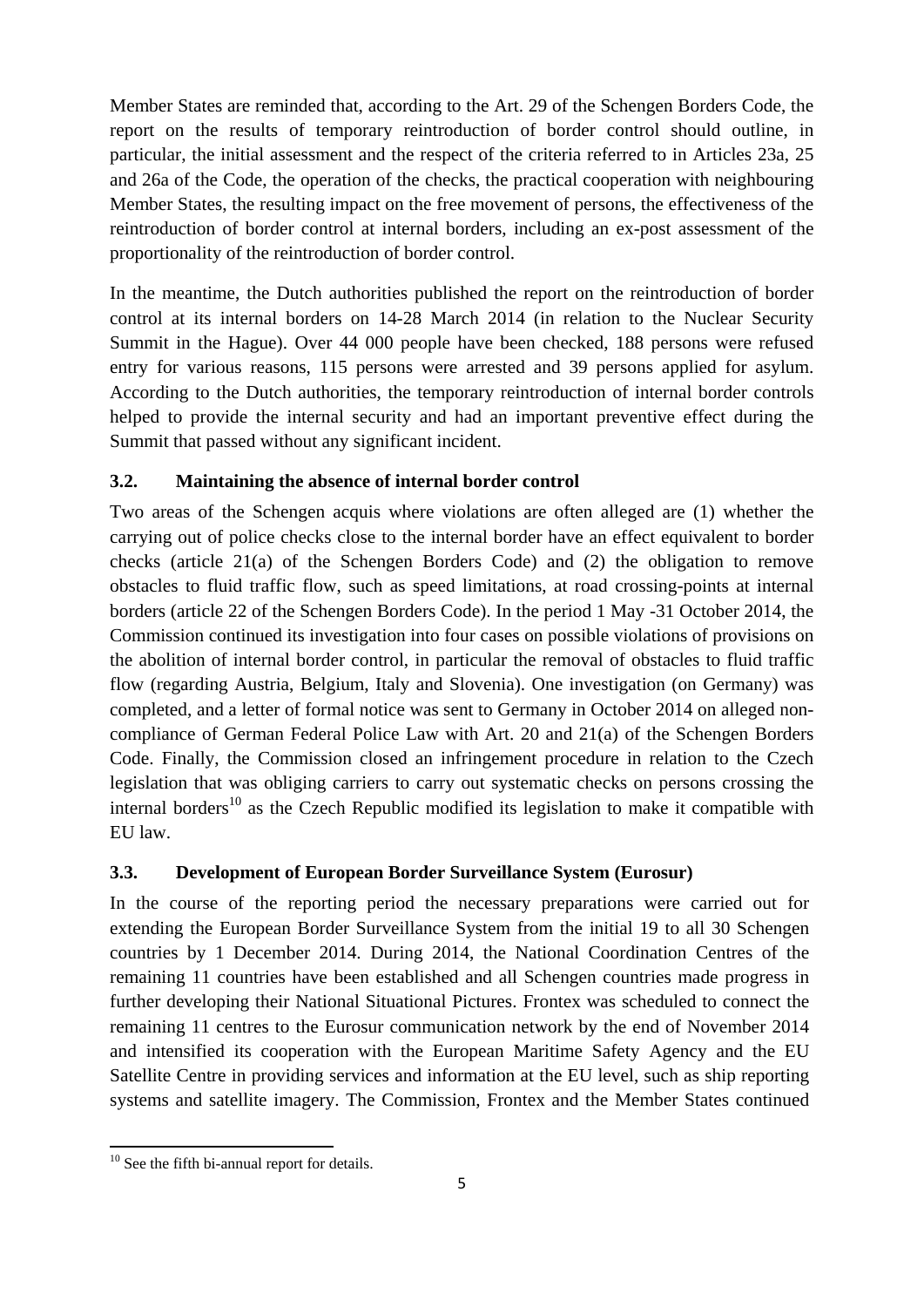the preparations of a Handbook which contains technical and operational guidelines for the implementation and management of Eurosur. This Handbook will be adopted by the Commission in 2015.

During the reporting period, for the very first time the satellite images obtained in the framework of Eurosur cooperation enabled to save the lives of migrants. On 16-17 September, the satellite imagery obtained through Eurosur framework with support of an FP7 project, enabled to locate and rescue a migrant rubber boat in the Mediterranean with 38 people on board, including eight women and three children that has spent three days in an open sea and was drifting outside the area where search and rescue activity for the boat was ongoing originally.

#### **3.4. Alleged violations of other parts of the Schengen acquis**

During the reporting period, the Commission closed one investigation (with regard to a Bulgarian BCP on the Greek-Bulgarian border that earlier was reported as allegedly not complying with the necessary requirements under the Schengen Borders Code) and requested information in a new case regarding Estonian land borders (with regard to requirements imposed when crossing the border, in relation to Articles 5 and 7 of the Schengen Borders Code). Furthermore, the Commission continued its inquiry as regards Greece and Bulgaria on allegations of push-back practices at the external border and started an inquiry into allegations of summary removals from Spain (Ceuta and Melilla).

With regard to continuing complaints received about excessive waiting times caused by checks by the Spanish authorities at the border with Gibraltar, following an on-site visit, the Commission issued recommendations to both Spain and the United Kingdom to address the traffic situation at this border and the tobacco smuggling (see the fifth bi-annual report for details). Both Spain and the United Kingdom informed the Commission about a number of measures that they introduced or intend to introduce in response to these recommendations. To better appreciate steps that have been taken by both authorities to implement the recommendations, the Commission paid a second on-site visit. On 30 July 2014 additional recommendations were addressed to both countries to improve the management of vehicle and passenger flows and to tackle tobacco smuggling more effectively. The Commission will continue to monitor the situation closely and, in particular, how both Member States implement the recommendations with a view to improving the situation of EU citizens daily crossing this border.

#### *Transposition of the Return Directive (2008/115/EC) into national legislation*

Since the previous report, Iceland became the last Schengen country to notify full transposition of the Directive into national law. The majority of the identified transposition issues in Member States were settled by modification of the relevant law provisions. The Commission continues to systematically follow up on all shortcomings identified and launches investigation where necessary. It particularly focuses on remaining shortcomings in several Member States, such as aspects of detention conditions and an absence of independent forced return monitoring systems. In this context, the Commission envisages to open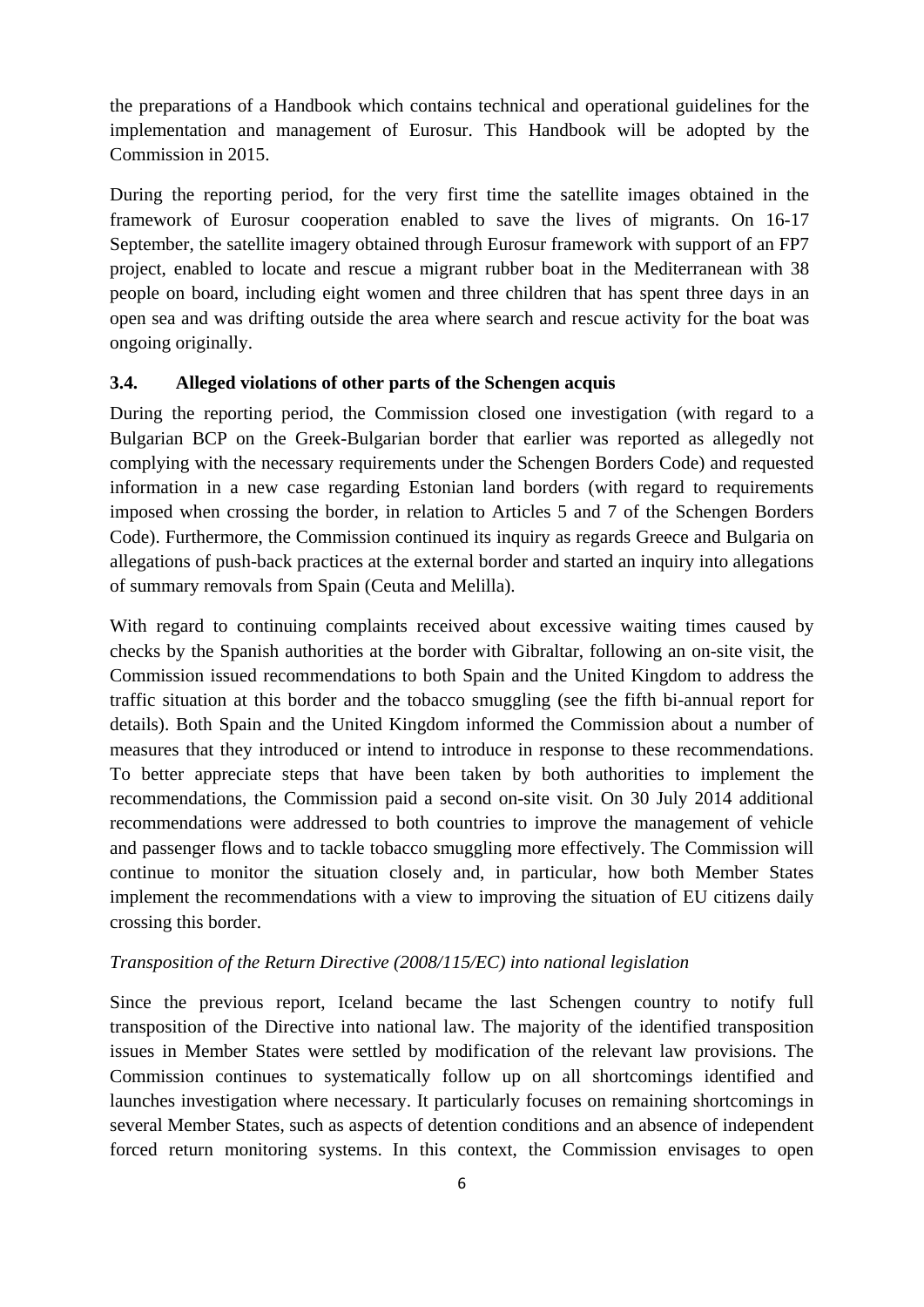infringement procedures against some Member States in the coming months. In addition, there is a scope for improvement in many Member States, with a more systematic use of alternatives to detention and the promotion of voluntary departure.

## *Implementation of the Regulation on Local Border Traffic (EC No 1931/2006)*

Since the entry into force of the local border traffic regime in 2006, the Commission has been monitoring its implementation. In relation to the bilateral agreements that the Member States have concluded with their third country neighbours, the Commission continued the investigation with regard to Slovenia as well as opened a new investigation regarding Croatia and continued two infringement cases, one regarding Latvia and another regarding Poland.

## **3.5. Weaknesses identified via the Schengen evaluation mechanism**

Under the current Schengen evaluation mechanism<sup>11</sup>, Member States' application of the Schengen acquis is regularly evaluated by experts from the Member States, the Council General Secretariat and the Commission.

In the period 1 May-31 October 2014, Schengen evaluations were carried out in the field of air borders, visa, data protection and SIS/Sirene in Switzerland. The reports are being finalised, and are likely to include positive as well as negative comments and recommendations, including on the acceleration of full implementation of the SIS II alert categories and functionalities (since Switzerland envisages finalising the SIS II implementation only in the second half of 2016, more than three years after its entry into operation, in parallel with the upgrade of its national police system).

Preparations are ongoing as regards the new Schengen evaluation mechanism. In line with the Regulation 1053/2013 establishing an evaluation and monitoring mechanism to verify the application of the Schengen acquis<sup>12</sup>, the standard evaluation questionnaire was adopted in July  $2014^{13}$ . In October, the annual evaluation programme for 2015 was approved on the basis of the multi-annual evaluation programme  $2014-2019^{14}$ , taking into account the risk analysis provided by Frontex as well as information made available by relevant EU agencies and bodies such as Europol and Fundamental Rights Agency. The first evaluations under the new mechanism (as concerns announced visits) will start in February 2015. In the meantime, a particular focus has been put on further developing training for the evaluation experts, including updating the existing training curricula by including aspects that have not been covered previously such as return.

 $11$  $\frac{11}{12}$  SCH/Com-ex (98) 26 def.

 $12$  OJ L 295, 6.11.2013, p. 27.

Commission Implementing Decision C(2014)  $4657$  final of 11 July 2014 establishing a standard questionnaire in accordance with Article 9 of the Council Regulation (EU) No 1053/2013 of 7 October 2013 establishing an evaluation and monitoring mechanism to verify the application of the Schengen acquis. 14 Commission Implementing Decision C(2014) 3683 final of 18 June 2014 establishing the multiannual

evaluation programme for 2014-2019 in accordance with Article 5 of the Council Regulation (EU) No 1053/2013 of 7 October 2013 establishing an evaluation and monitoring mechanism to verify the application of the Schengen acquis.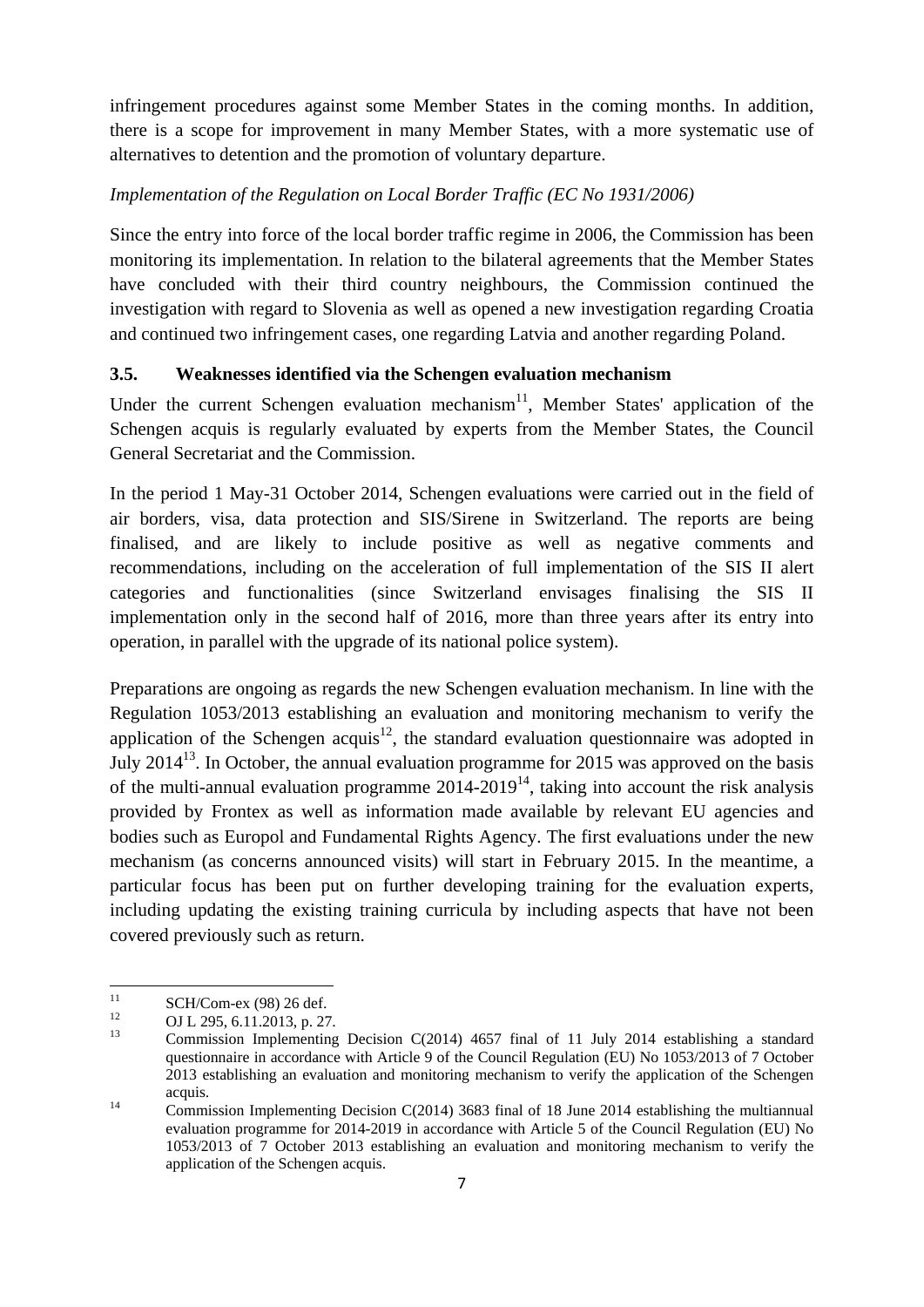## **3.6. Lifting of control at internal borders with Bulgaria and Romania**

The Council has not yet been able to decide on the lifting of control at the internal borders to these countries. The Commission maintains its full support for Bulgaria's and Romania's accession to the Schengen area.

## **4. FLANKING MEASURES**

## **4.1. Use of the Schengen Information System (SIS)**

The Commission closely monitors the implementation of new alert categories and functionalities of SIS in the Member States provided by the second generation of that system which entered into operation on 9 April 2013. During the reporting period there has been a significant increase in the use of new categories of objects and functionalities since most of the Member States have finalised the upgrade of their national police systems which now allow their end-users to enter the new object categories into SIS II. This was especially the case in Germany and in Greece.

In the second quarter of 2014, recommendations were issued in relation to the SIS II security measures as a result of the end-to-end assessment of the efficiency of national security measures carried out after the hacker attack against the Danish N.SIS (the national data systems which communicate with Central SIS) that affected the predecessor system SIS. They include the development of a fully documented incident reporting process throughout the Schengen area and the establishment of a network of security contact points in order to enhance information exchange. This network was finally set up within the framework of eu-LISA (European Agency for the operational management of large-scale IT systems in the area of freedom, security and justice). Furthermore, Member States were strongly encouraged to conduct self-security audits on a regular basis as well as not to outsource any tasks related to the operational management of SIS II to external contractors.

The Commission has opened an investigation in respect of Poland concerning the uninterrupted operation of SIS II at the external borders and the physical security of N.SIS.

In order to ensure that Member States will delete obsolete alerts in SIS  $II^{15}$ , the Commission has launched an initiative to lay down more detailed relevant legal provisions in the SIRENE Manual<sup>16</sup>. SIS II continued to play an important tool for detecting the routes of terrorists and travelling criminal gangs via a special alert category allowing the discreet and specific check of individuals and certain types of objects, including in case of the threat posed by the foreign fighters. The Commission has initiated practical measures related to SIS II implementation in the Member States in order to accelerate the information exchange on the basis of those alerts while preserving the confidentiality of information.

 $15$ <sup>15</sup> See the fifth bi-annual report for more details.

<sup>16</sup> Commission Implementing Decision 2013/115/EU of 26 February 2013, OJ L 71, 14.3.2014.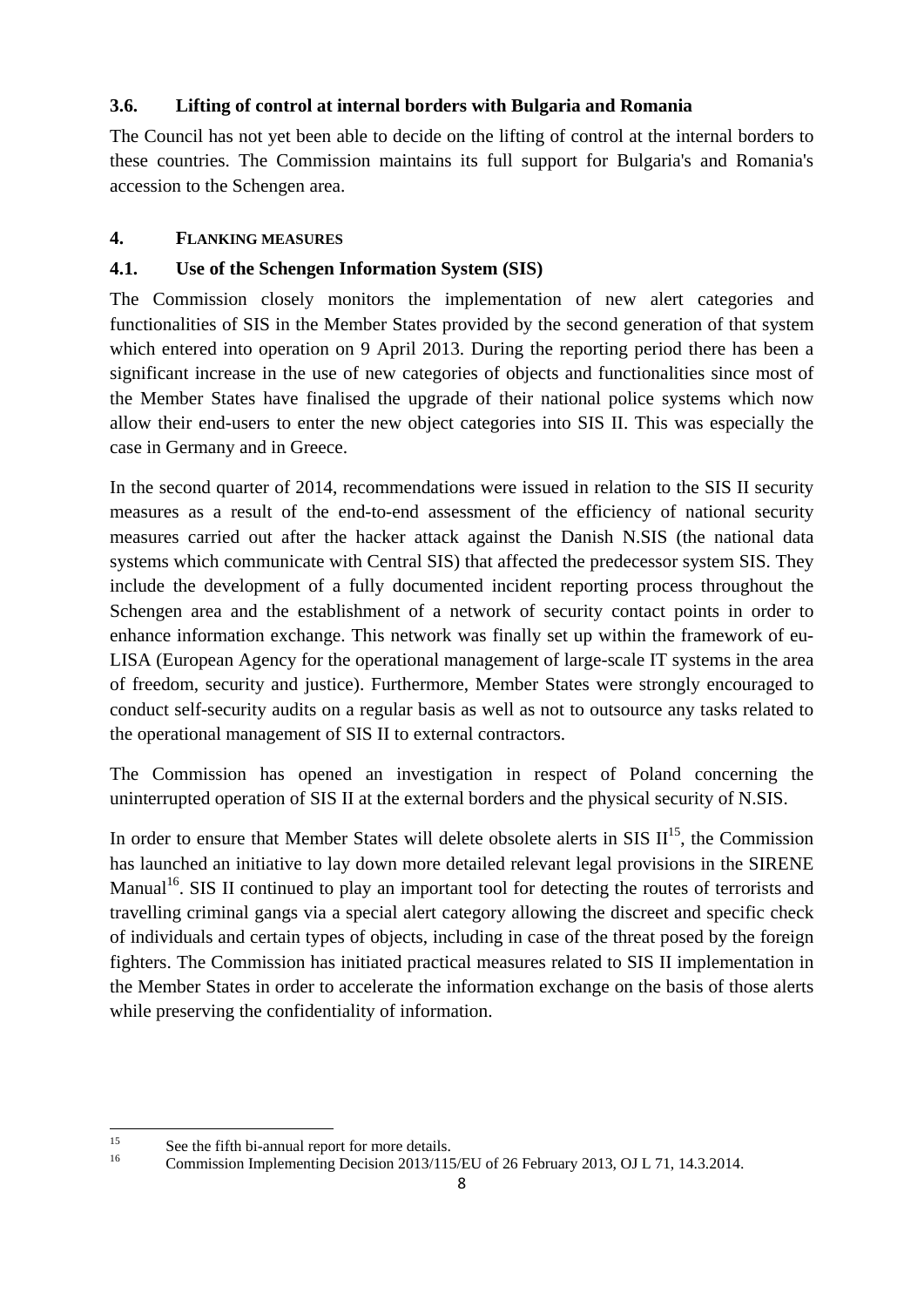### **4.2. Use of the Visa Information System (VIS)**

The VIS became operational on 15 May 2014 in the twelfth, thirteenth, fourteenth and fifteenth regions (Central America, North America, Caribbean and Australasia)<sup>17</sup> and on 25 September 2014 in the sixteenth region (Western Balkans and Turkey)<sup>18</sup>. Given the major impact of the visa issuing in Russia on the VIS, a major effort will be needed to ensure its roll-out in this country scheduled to happen during the next reporting period (1 November 2014-30 April 2015). A prerequisite to this roll-out is the successful completion of the capacity extension of the Biometrics Matching System supporting the fingerprint based operations such as identification and authentication. During the next reporting period, the VIS is also scheduled to start operations in Armenia, Azerbaijan, Belarus, Georgia, Republic of Moldova and Ukraine.

The VIS is functioning well and by the end of July 2014 the system had processed (since its entry into operation) almost 9 million Schengen visa applications, on the basis of which 7.5 million visas have been issued. On 5 April 2014, its capacity was extended to prepare for the upcoming growing activity in consular posts and at the borders. Additional capacity extension steps are scheduled in accordance with the time-table for VIS roll-out. Member States need to step up their efforts to improve the quality of the data, both biometric and alphanumeric, introduced by the consular authorities of Member States into the VIS as explained in the fifth bi-annual report.

The use of fingerprints to perform verifications of visa holders at the Schengen border crossing points became mandatory on 11 October 2014 for the visa holders whose data (including fingerprints, where applicable) are stored in the VIS. It is still too early to provide reliable conclusions on the implementation of this new measure. It is expected that first conclusions should be available towards the end of the next reporting period. At the current stage, it is important that Member States adequately inform the travellers of this new requirement at the border.

### **4.3. Visa policy and readmission agreements**

### *Suspension mechanism and revised reciprocity mechanism in Regulation 539/2001*

So far, no Member State has requested to trigger the new suspension mechanism that entered into force in January  $2014^{19}$ . In accordance with the provisions of the reciprocity mechanism, also in force since January 2014, the notifications received from five Member States

 $17$ 17 Commission Implementing Decision of 7 May 2014 determining the date from which the Visa Information System (VIS) is to start operations in a twelfth, a thirteenth, a fourteenth and a fifteenth region (2014/262/EU)<br><sup>18</sup> Commission Implementing Decision of 28 August 2014 determining the date from which the Visa

Information System (VIS) is to start operations in a 16th region (2014/540/EU)

<sup>&</sup>lt;sup>19</sup> The mechanism was introduced with the Regulation (EU) No 1289/2013 of the European Parliament and of the Council amending Council Regulation (EC) No 539/2001 listing the third countries whose nationals must be in possession of visas when crossing the external borders and those whose nationals are exempt from that requirement, OJ L 347, 20.12.2013. See section 4.3 of the fifth biannual report for details, where the new suspension mechanism as well as the revised reciprocity mechanisms are explained in detail.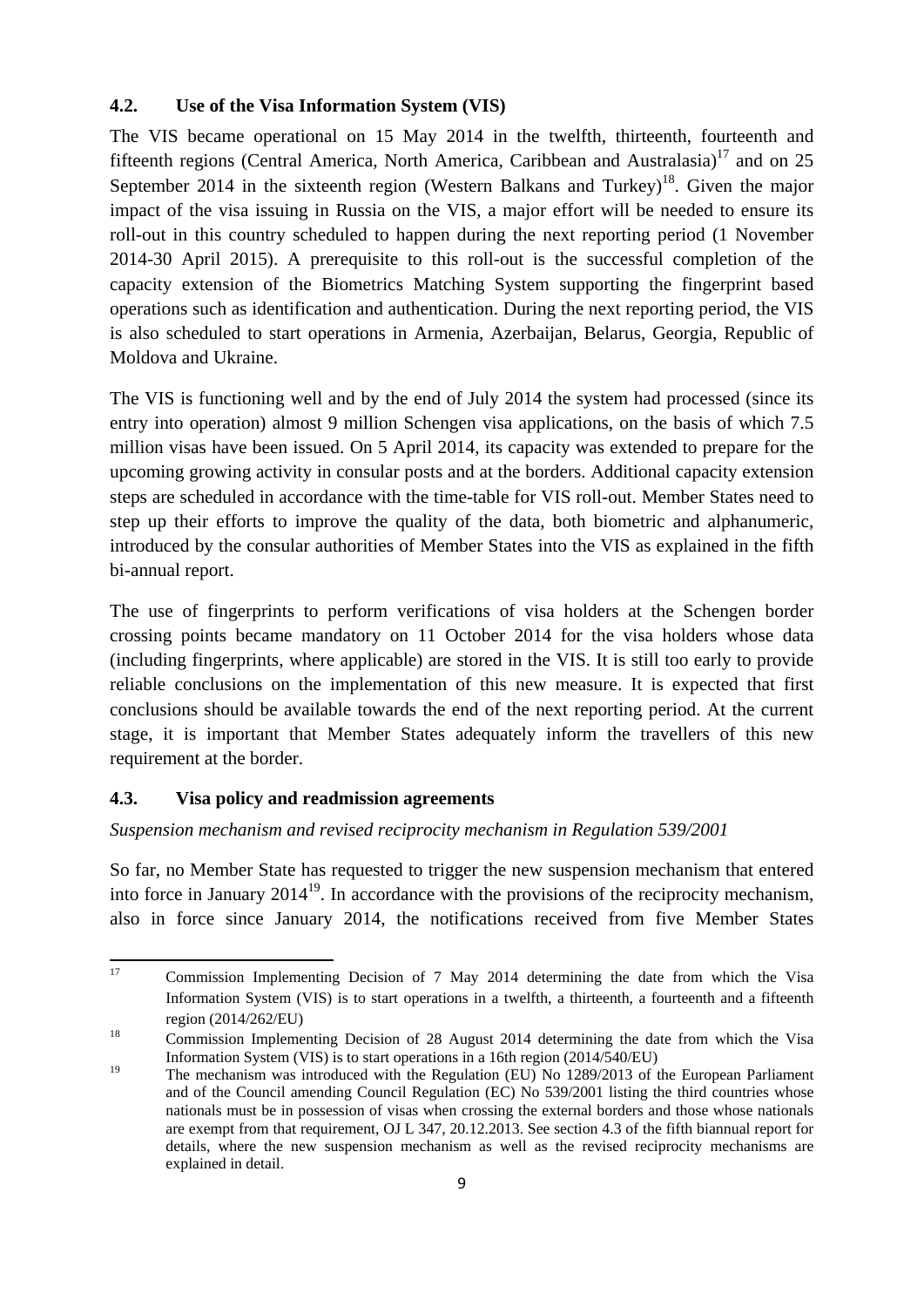(Bulgaria, Croatia, Cyprus, Poland, Romania) of visa non-reciprocity situations with five third countries (Australia, Brunei Darussalam, Canada, Japan and the US) were published in the Official Journal of the EU on 12 April 2014. When considering the options available under the revised reciprocity mechanism, a series of factors including the steps taken with the third countries have to be taken into account. The Commission, in consultation with the abovementioned Member States proposed to establish regular tripartite meetings between the third country, the Member State(s) concerned and the Commission, with the objective to discuss the state of play and define further steps, possibly accompanied by a timeline, which should lead to achieving full visa reciprocity as soon as possible. The first such meetings with Australia, Japan, the US and Canada were held from May until July 2014. On 10 October 2014, the Commission published a report assessing the situation<sup>20</sup>.

#### *Post-visa liberalisation monitoring mechanism for Western Balkan countries*

In May-July 2014 (months for which the data are available  $2^{1}$ ), the number of asylum applications lodged by citizens of the five Western Balkan visa-free states<sup>22</sup> in the Schengen area and Schengen candidate countries increased by 40% compared to the same three months in 2013 (increase of 7% if compared to February-April 2014). Germany remained by far the most-affected Member State, having handled over 11 000 out of nearly 15 000 applications submitted in the above-mentioned period by citizens of these five countries. It was followed by Sweden, France (both with some 1 000 applications each) and Belgium (over 400 applications). Serbian citizens remained the largest group of asylum applicants from the Western Balkans (41%), followed by Albanian citizens (25%). The applicants from the five Western Balkan countries constituted 10% of the total number of the applicants for asylum in the Schengen area and Schengen candidate countries which is comparable to the same period last year (around 9%).

To ensure the efficiency and fairness of asylum procedures, the asylum acquis contains several discretionary provisions, which allow for procedural facilitations in the handling of asylum applications which are not likely to be well founded. Those provisions were reinforced and more clearly circumscribed by the recast instruments which constitute the Common European Asylum System. The assessment whether the conditions for applying those provisions are met and, if so, the decision whether and how to use them, is to be taken by each Member State within the limits of the asylum acquis.

The Commission is planning to publish the fifth report on the post-visa liberalisation monitoring for the Western Balkan countries by the end of the 2014.

*Readmission and visa facilitation agreements and visa liberalisation* 

<sup>20</sup> Report from the Commission assessing the situation of non-reciprocity with certain third countries in the area of visa policy, C(2014) 7218 final of 10 October 2014.<br><sup>21</sup> Data from the Eurostat database as available on 21 October 2014 are used in this chapter (figures for

July do not include Cyprus). 22 Since end of 2009, the citizens of the former Yugoslav Republic of Macedonia (FYROM), Montenegro

and Serbia, holding a biometric passport, have enjoyed visa-free travel to the EU Member States, in accordance with Regulation 539/2001. Under the same conditions the citizens of Albania as well as Bosnia and Herzegovina have enjoyed visa-free travel to the EU Member States since 15 December 2010.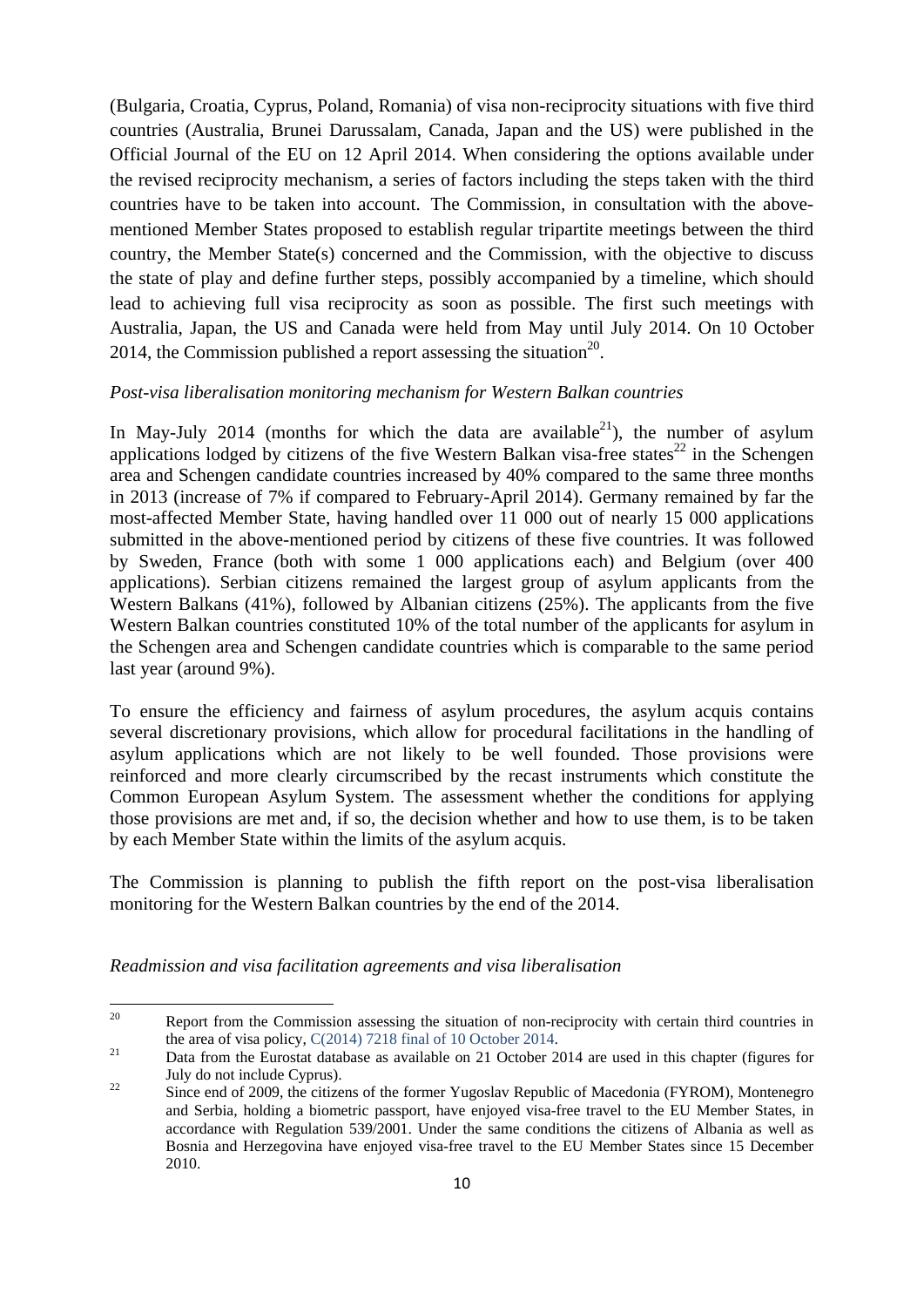The ratification process of the EU-Turkey readmission agreement was completed by both sides and the Agreement entered into force on 1 October 2014. In the context of the EU-Turkey visa liberalisation dialogue experts' visits to Turkey were carried out (March-June 2014) that allowed for collecting information on how Turkey fulfils the benchmarks of the "Roadmap towards the visa free regime". The Commission reported on the findings on 20 October  $2014^{23}$ 

As a result of the Statement of the Heads of State or Government on Ukraine of 6 March 2014 following the violation of Ukrainian sovereignty and territorial integrity by the Russian Federation<sup>24</sup>, the visa liberalisation dialogue with Russia was suspended.

Since the entry into force on 28 April 2014 of a visa waiver for citizens of the Republic of Moldova holding a biometric passport, no significant abuse of the visa-free travel by Moldovan citizens has been recorded (data as of end of August 2014).

The readmission and visa facilitation agreements with Azerbaijan entered into force on 1 September 2014. With regard to negotiations on readmission and visa facilitation with Belarus, the first round of technical negotiations took place on 12-13 June 2014, with the second round expected to take place later in the year. On 30<sup>th</sup> July, the Commission presented draft negotiating directives for readmission and visa facilitation agreements with Tunisia to the Council for approval.

On 17 July 2014, the Commission submitted a recommendation to the Council requesting the authorisation to open negotiations on short-stay visa waiver agreements with 16 small Caribbean and Pacific island nations and United Arab Emirates.

Joint Visa and Readmission Committees with Georgia and Armenia met on 4 June and 10 September 2014 respectively, confirming that implementation of the EU Visa Facilitation and Readmission Agreements with both countries is proceeding well.

## **5. THE WAY AHEAD: ISSUES FOR REFLECTION**

The purpose of the bi-annual reports is to provide the basis for a regular debate in the European Parliament and in the Council and this way to contribute to the strengthening of political guidance and cooperation in the Schengen area. As pointed out in the first report, it is essential that the European institutions maintain vigilance over the functioning of the Schengen area and are ready to respond to any challenges it faces. To facilitate the discussion, the Commission considers, at the time of publication of this report, that the following issues drawn from this report would merit particular discussion:

> 1. The level of preparedness among Member States and the agencies for a scenario of a significant increase in irregular border crossings at the Eastern land borders of the EU;

 $23$  $2^{23}$  COM(2014) 646 final.

https://www.consilium.europa.eu/uedocs/cms\_data/docs/pressdata/en/ec/141372.pdf